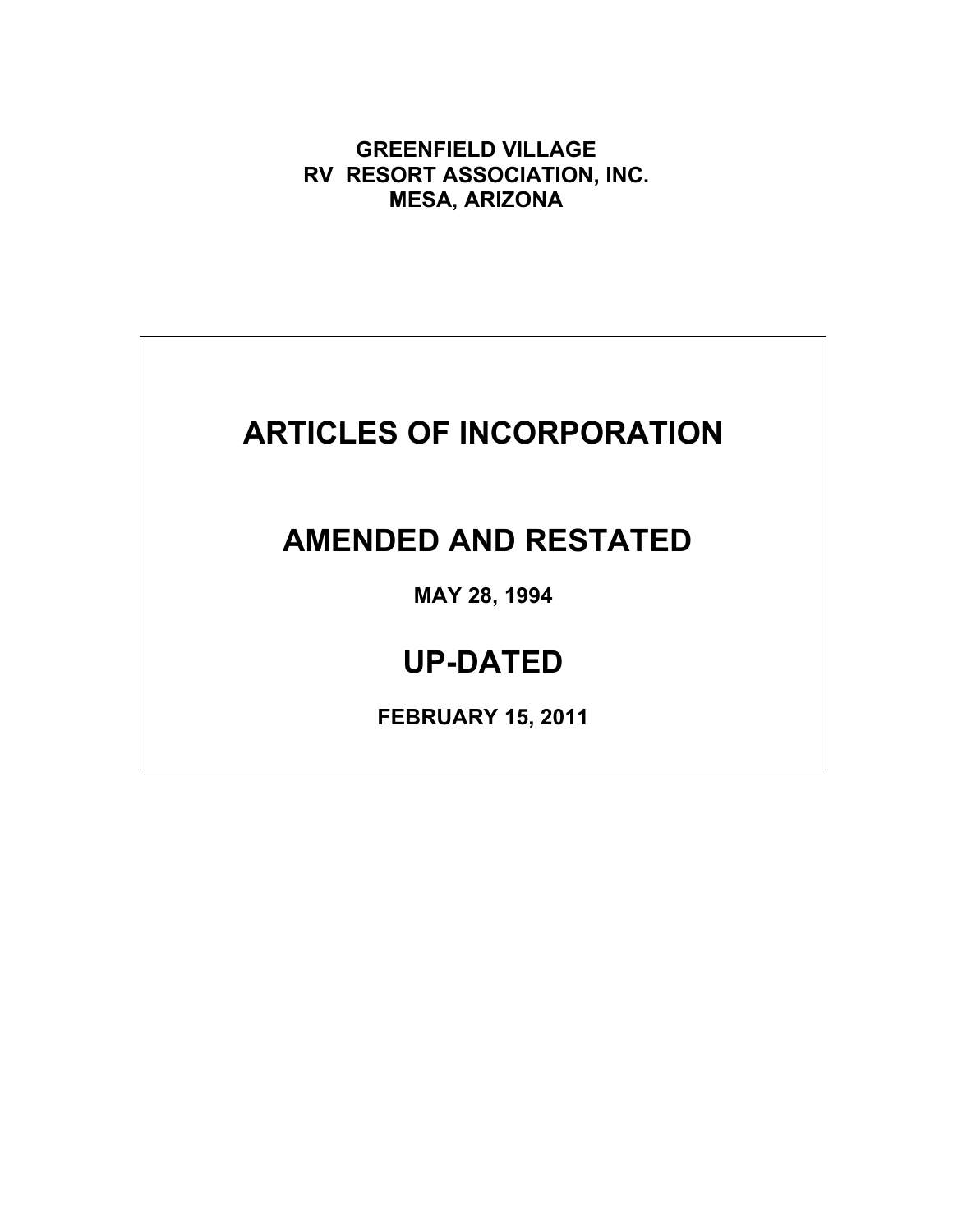## **AMENDED AND RESTATED ARTICLES OF INCORPORATION GREENFIELD VILLAGE RV RESORT ASSOCIATION, INC.**

Pursuant to Section 10-1033 *et seq*. of the Arizona Revised Statutes, the Articles of Incorporation of Greenfield Village RV Resort Association, Inc. are hereby amended and restated in their entirety. These amended and restated Articles of Incorporation correctly set forth the provisions of the Article of Incorporation, as amended, and these amended and restated Articles of Incorporation supersede the original articles of incorporation and all amendments to the original Articles of Incorporation.

- 1. **Name:** The name of the corporation (hereinafter referred to as "the Association") shall be GREENFIELD VILLAGE RV RESORT ASSOCIATION, INC.
- 2. **Purpose:** The Association is organized and shall be operated for the purposes set forth for the "Association" in that certain Declaration of Covenants, Conditions and Restrictions for Greenfield Village RV Resort ("the Declaration") recorded on **January 5, 1984**, at Recorder's No. **84-005510**, in the office of the Maricopa County, Arizona Recorder, including, but not limited to, the acquisition, construction, management, maintenance and care of association property, provided, however, that the foregoing shall not be construed as a limitation on the activities and businesses in which the Association may ultimately engage.
- 3. **Business:** The Association initially intends to engage in the following activities (which shall be construed as the character of the non-profit business which the Association initially intends to conduct in the State of Arizona):
	- a. Provide for the acquisition, construction, management, maintenance and care of association property; and
	- b. Perform all matters to be performed by the "Association", as that term is used in the Declaration.

Such initial intention shall in no manner whatever limit the character of the activities and businesses in which the Association may ultimately engage.

- 4. **Authorized Stock:** The Association shall have no capital stock.
- 5. **Statutory Agent:** The name and address of the current Statutory Agent of the Association is filed with the Arizona Corporation Commission as required by Arizona Law.
- 6. **Known Place of Business:** The known place of business of the Association shall be 111 S. Greenfield Road, Mesa, Arizona 85206, but different and other offices and places for conducting business, both within and without the State of Arizona, may be established from time to time by the Board.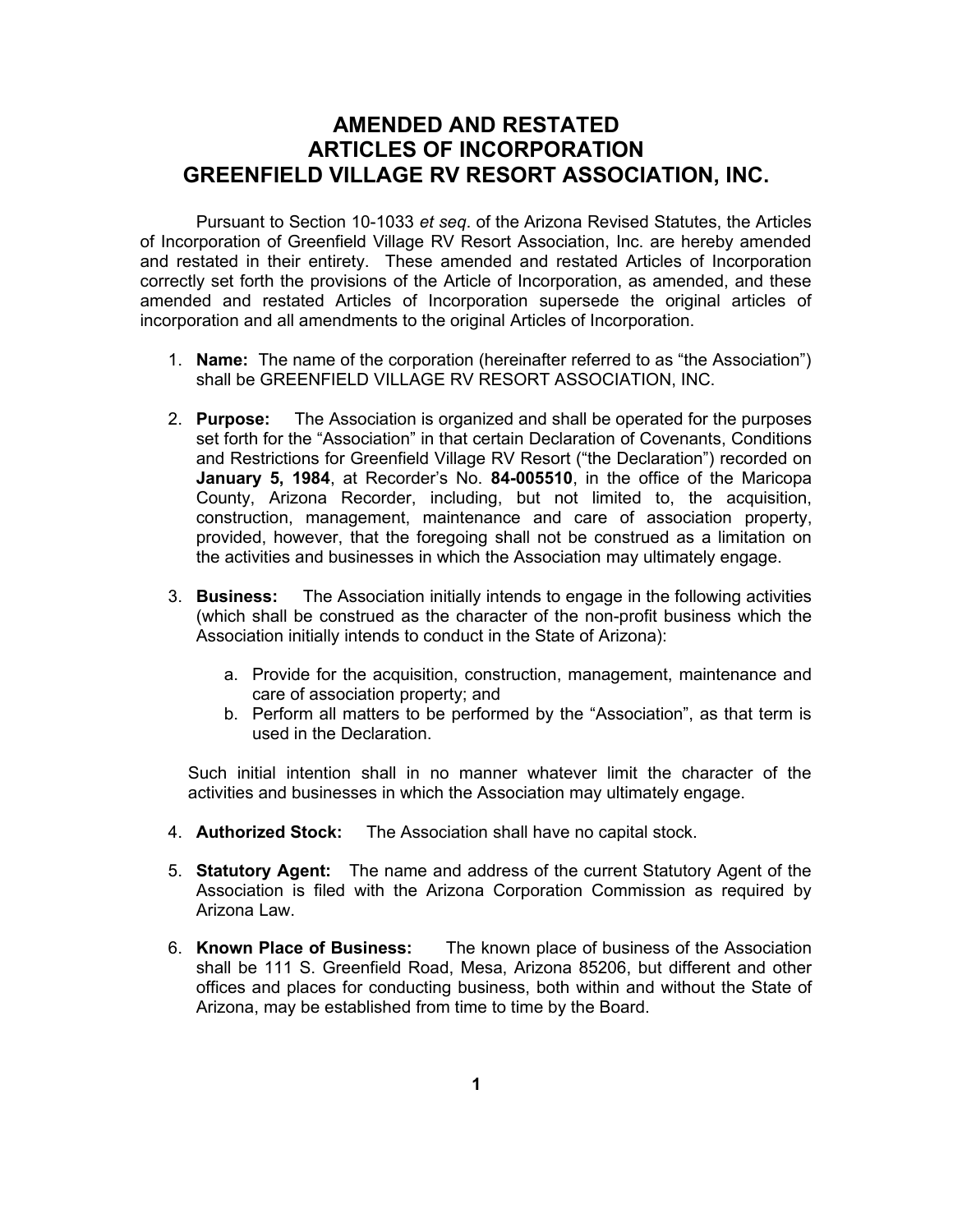7. **Board of Directors; Annual Meetings of Members:** The business and affairs of the Association shall be conducted by a Board of Directors (herein referred to as "the Board".) The annual meetings of the members of the Association shall be held on the second Wednesday of February in each year, or such other time as the Board shall designate.

The number of persons to serve on the Board shall be fixed by the Bylaws of the Association but in no event shall it be less than three nor more than seven; further, each member of the Board shall be elected for such term as shall be fixed by the Bylaws of the Association, provided, however, that in no event shall any change in the length of such term effected by an amendment to said Bylaws be applied to shorten the term being served by any member of the Board at the time such amendment is adopted. No person shall be eligible for election as a director who is not at the time of election a member of the Association, or by a corporate owner (or corporate seller under a recorded executory contract) of a Lot within the Property, as those terms are defined in the Declaration. If, after election, any director ceases to be a member, his office shall become vacant.

- 8. **Quorum:** A quorum at a meeting of the Board shall consist of a majority of the directors then serving.
- 10. **Net Earnings:** No part of the net earnings of the Association shall inure (other than by acquiring, constructing or providing management, maintenance and care of association property, and other than by a rebate to members of excess membership dues, fees and assessments (and not net earnings)) to the benefit of or be distributable to any member, director or officer of the Association, or to any private individual, except that reasonable compensation may be paid for services rendered to or for the Association and other payments and disbursements may be made in furtherance of one or more of its purposes. Upon the dissolution of the Association, the assets, both real and personal of the Association, after rebate to members of excess membership dues, fees and assessments (and not net earnings) shall be dedicated to an appropriate public agency or utility to be devoted to purposes as nearly as is practicably the same as those to which they were required to be devoted by the Association. In the event that such dedication is refused acceptance, such assets shall be granted, conveyed and assigned to any non-profit corporation, association, trust or other organization to be devoted to purposes as nearly as is practicably the same as those to which they were required to be devoted by the Association.
- 11. **Members:** The members of the Association and their voting rights shall be determined in the manner set forth in the Declaration.
- 12. **Amendments:** The Articles and the Bylaws of the Association may be amended by following the procedure hereinafter set out. The Board shall adopt a resolution setting forth the proposed amendment and directing that it be submitted to a vote at a meeting of members entitled to vote on the proposed amendment, which may be either an annual or a special meeting, and if approved by members holding the Applicable Percentage (defined below) of the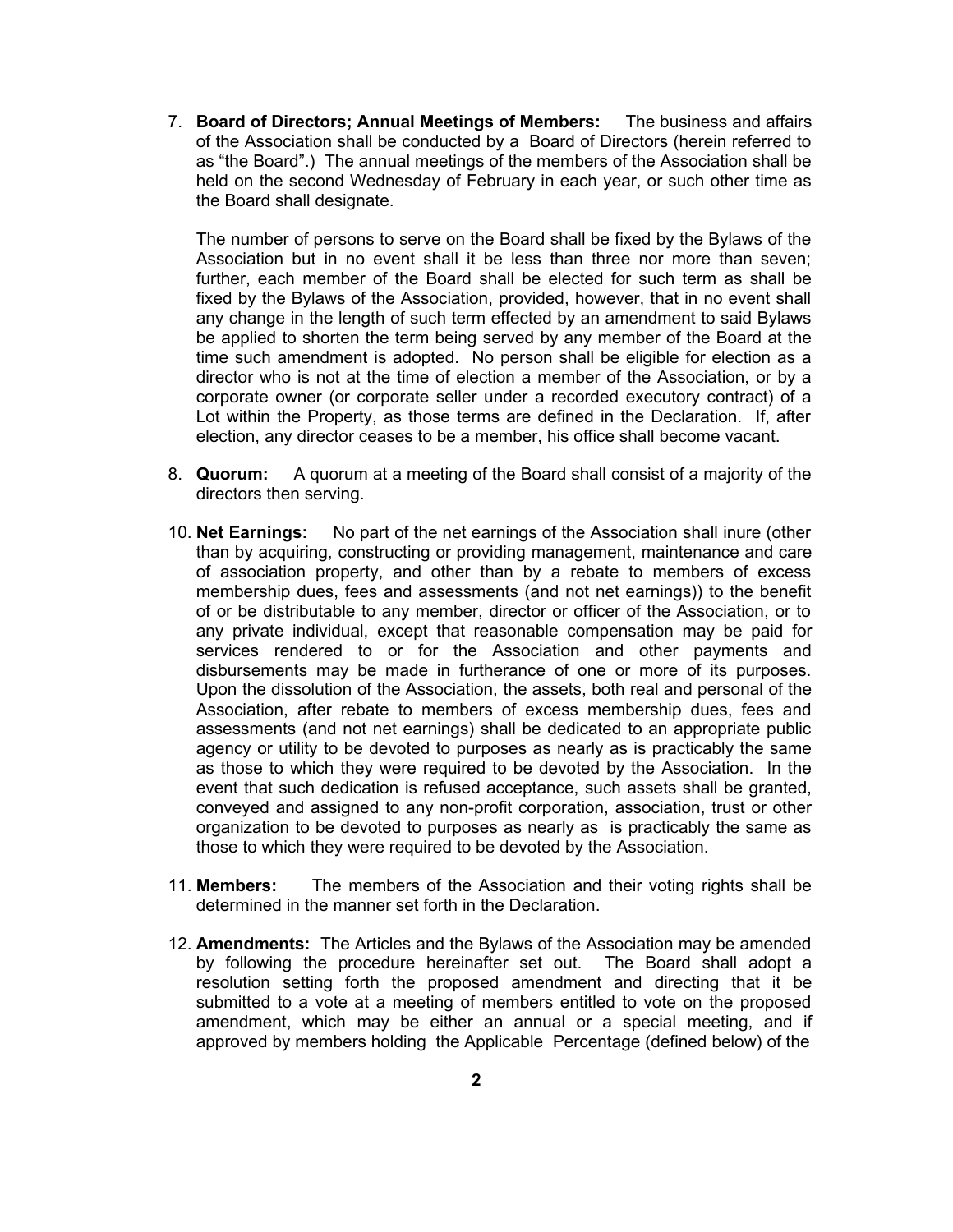votes eligible to be cast on the amendment (including votes otherwise eligible to be cast but not represented personally at such meeting), such amendment shall have been adopted, provided, however, that a copy of any such proposed amendment or a summary of the changes to be effected shall have been given to each member in good standing at least ten (10) days prior to said meeting of the members. For purposes hereof, the Applicable Percentage shall mean, in the case of an amendment to the Articles, seventy-five percent (75%), and in the case of an amendment to the Bylaws, fifty-one percent (51%). Any number of amendments may be submitted and voted upon at any one meeting.

- 13. **Private Property:** Private property of the incorporators, members, directors, and officers of the Association shall be forever exempt from all corporate debts of any kind whatsoever, provided, however, that nothing contained in this Article shall limit the liability of members' property for payment of assessments levied by the Association.
- 14. **Fiscal Year:** The fiscal year of the Association shall run from July 1 through June 30 of each year.
- 15. **Indemnification of Officers, Directors, Employees, and Agents:** Subject to the further provisions hereof, the Association shall indemnify any and all of its existing or former directors, officers, employees, and agents against all expenses incurred by them and each of them, including, but not limited to, legal fees, judgments, penalties, and amounts paid in settlement or compromise, which may arise or be incurred, rendered, or levied in any legal action brought or threatened against any of them for or on account of any action or omission alleged to have committed while acting within the scope of his or her service as a director, officer, employee, or agent of the Association, whether or not any action is or has been filed against them and whether or not any settlement or compromise is approved by a court. Indemnification shall be made by the Association whether the legal action brought or threatened is by or in the right of the Association or by any other person. Whenever any existing or former director, officer, employee, or agent shall report to the president of the Association or the chairman of the Board that he or she has incurred or may incur expenses, including, but not limited to, legal fees, judgments, penalties, and amounts paid in settlement or compromise in a legal action brought or threatened against him or her for or on account of any action or omission alleged to have been committed by him or her while acting within the scope of his or her service as a director, officer, employee, or agent of the Association, the Board shall, at its next regular or at a special meeting held within a reasonable time thereafter, determine in good faith whether, in regard to the matter involved in the action or contemplated action, such person acted, failed to act, or refused to act willfully or with gross negligence or with fraudulent or criminal intent. If the Board determines in good faith that such person did not act, fail to act, or refuse to act willfully or with gross negligence or with fraudulent or criminal intent in regard to the matter involved in the action or contemplated action, indemnification shall be mandatory and shall be automatically extended as specified herein, provided, however, that the Association shall have the right to refuse indemnification in any instance in which